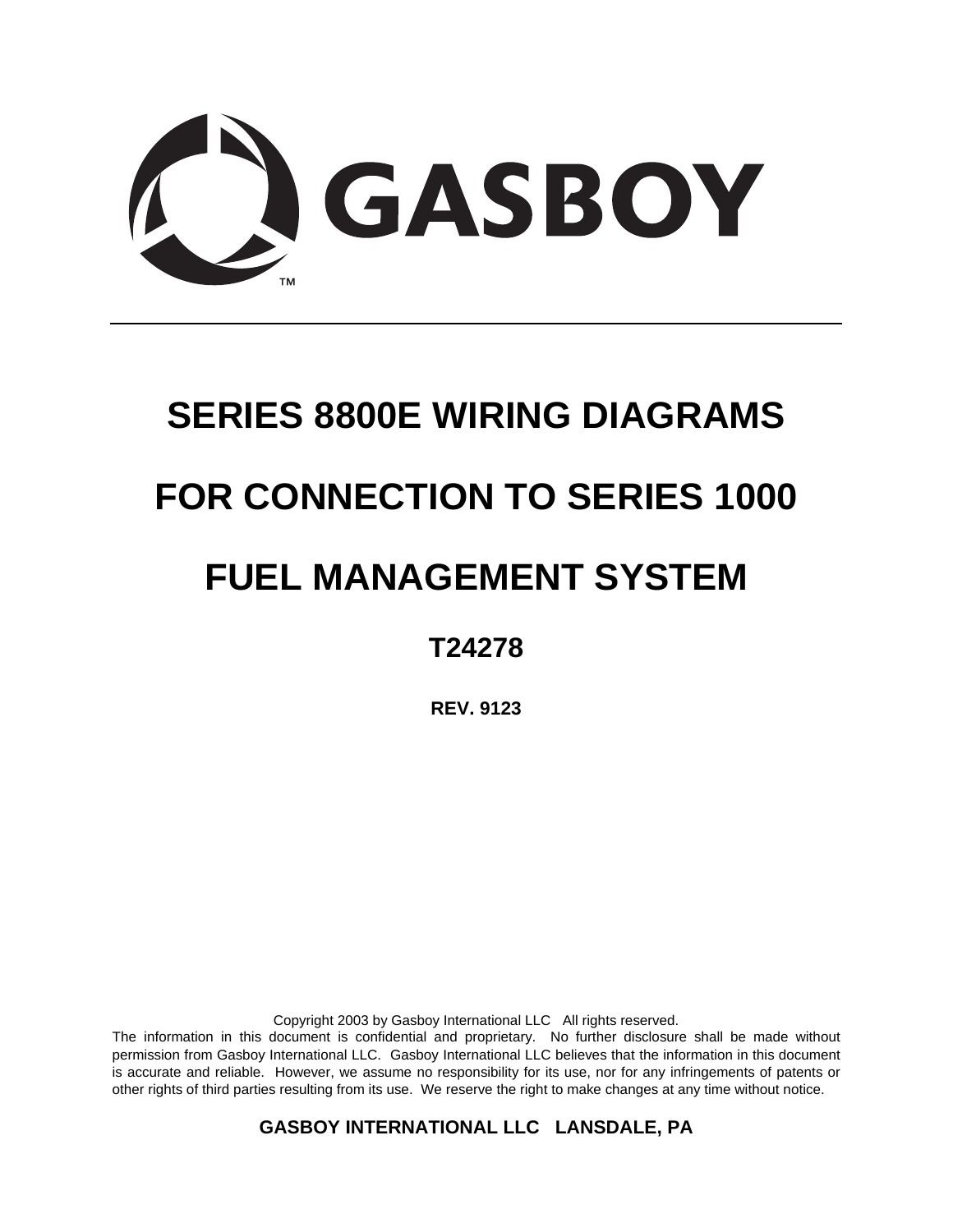# **IMPORTANT WARNINGS AND SAFEGUARDS**

**Gasoline and petroleum products are flammable. To avoid injury or death to persons or damage to equipment or property, follow these listed warnings and other warnings and precautions outlined in this manual when installing, using, or working around this equipment. Check with GASBOY Technical Services for compatibility of liquids with pump materials.** 

#### **TURN OFF AND LOCK OUT ALL POWER TO PUMP BEFORE PERFORMING SERVICE, MAINTENANCE OR IN THE EVENT OF A FUEL SPILL.**

All products must be installed by a qualified installer and used in conformance with all building, fire, and environmental codes and other safety requirements applicable to its installation and use, including, but not limited to, NFPA 30, NFPA 30A, NFPA 395 & NFPA 70. A qualified installer is familiar with fuel systems installations under the above stated building, fire, and environmental codes and other safety requirements for the particular type of installation.

This product is only part of a fuel dispensing system and additional equipment and accessories, such as, but not limited to, breakaway connectors, shear valves, pressure regulators, flow limiters, and other safety devices may be necessary to meet the applicable codes.

For maximum safety, we recommend that all employees be trained as to the location and procedure for turning off power to the entire system. Instructions regarding proper operation of the equipment along with the appropriate safety warnings should be posted in plain view at the fuel island.

Before performing service or maintenance (including changing of fuel filters or strainers) or in the event of a fuel spill, turn off and lock out all power to the system. In battery-powered pumps, disconnect power source. In submersible pump applications, turn off and lock out power at the master panel and close any impact valves to the submersible pump and any other dispensers which use that submersible pump. AC power can feed back into a shut-off dispenser when dispensers share a common submersible pump or starter relay. Also block islands so no vehicles can pull up to the dispenser when the dispenser is being worked on.

**DO NOT** use Teflon tape for any pipe threads in the product.

**DO NOT** use consumer pumps for pumping fuel or additives into aircraft.

**DO NOT** use commercial pumps for direct fueling of aircraft without filters and separators necessary to ensure product purity.

**DO NOT** use where sanitary design is required (for food products for human consumption) or with water-based liquids.

**DO NOT** smoke near the pump or when using the pump.

**DO NOT** use near open flame or electrical equipment which may ignite fumes.

**DO NOT** permit the dispensing of gasoline or other petroleum products into a vehicle with its motor running.

**DO NOT** permit the dispensing of gasoline or other petroleum products into unapproved containers or into approved containers in or on vehicles including trucks. All containers must be filled on the ground to prevent static discharge. Always use Approved and Listed hoses and nozzles with electric pumps and dispensers.

**DO NOT** block open the nozzle in any manner. Nozzles shall conform to UL and NFPA code requirements for attended or unattended service.

**DO** ensure that the pump is equipped with proper filters based on the product being dispensed and its intended use.

**DO** wear safety goggles and protective clothes when dispensing any liquid which may be potentially harmful or hazardous.

**DO** keep all parts of body and loose clothing clear of belts, pulleys, and other exposed moving parts at all times.

**DO** require washing and changing of clothes if fuel is spilled on a person or his/her clothing. Keep away from open flames, sparks, or people smoking.

**DO** provide a receptacle for catching product from pump/meter when servicing.

**DO** clean up product spills on the driveway. Turn off and lock out all power prior to cleanup.

**DO** insure pump is properly grounded.

**DO** insure hose is compatible with fluid being dispensed.

**DO** inspect hose, nozzle, and pump on a regular basis for wear, damage, or other conditions which may create a safety or environmental hazard.

**DO** make sure all pipe threads are properly cut and the inside reamed to remove burrs. Use UL classified gasoline-resisting compound on all joints of gasoline handling piping. Sealing compound must also be resistant to Gasohol (Ethanol and Methanol). Use gasoline-resistant pipe compound on male threads only; pipe compound used on female threads can be squeezed into the supply line where it can enter the product stream and become lodged in the pump or meter.

**DO** ensure that junction box covers are in place and properly tightened. Mating surfaces between the box and cover must be free of dirt, nicks, and scratches. All unused entries into the junction box must be properly plugged.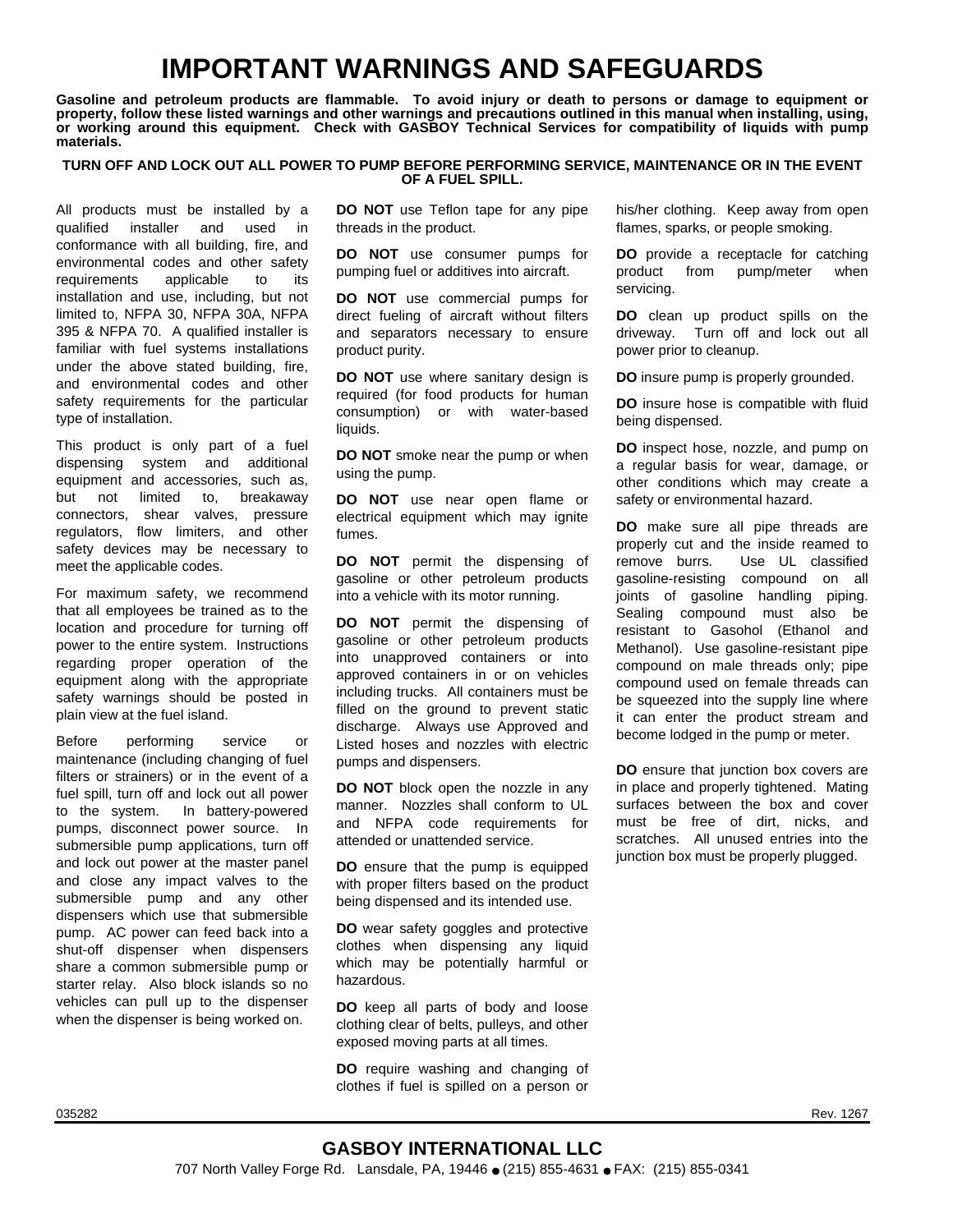# **ABOUT THESE WIRING DIAGRAMS**

This document contains the applicable wiring diagrams for connecting Series 8800E pumps and dispensers to a Series 1000 fuel management system. Be sure to follow all guidelines and restrictions in both the Series 8800E Installation/Operation Manual and the Series 1000 Installation Manual.

The diagrams included are listed below: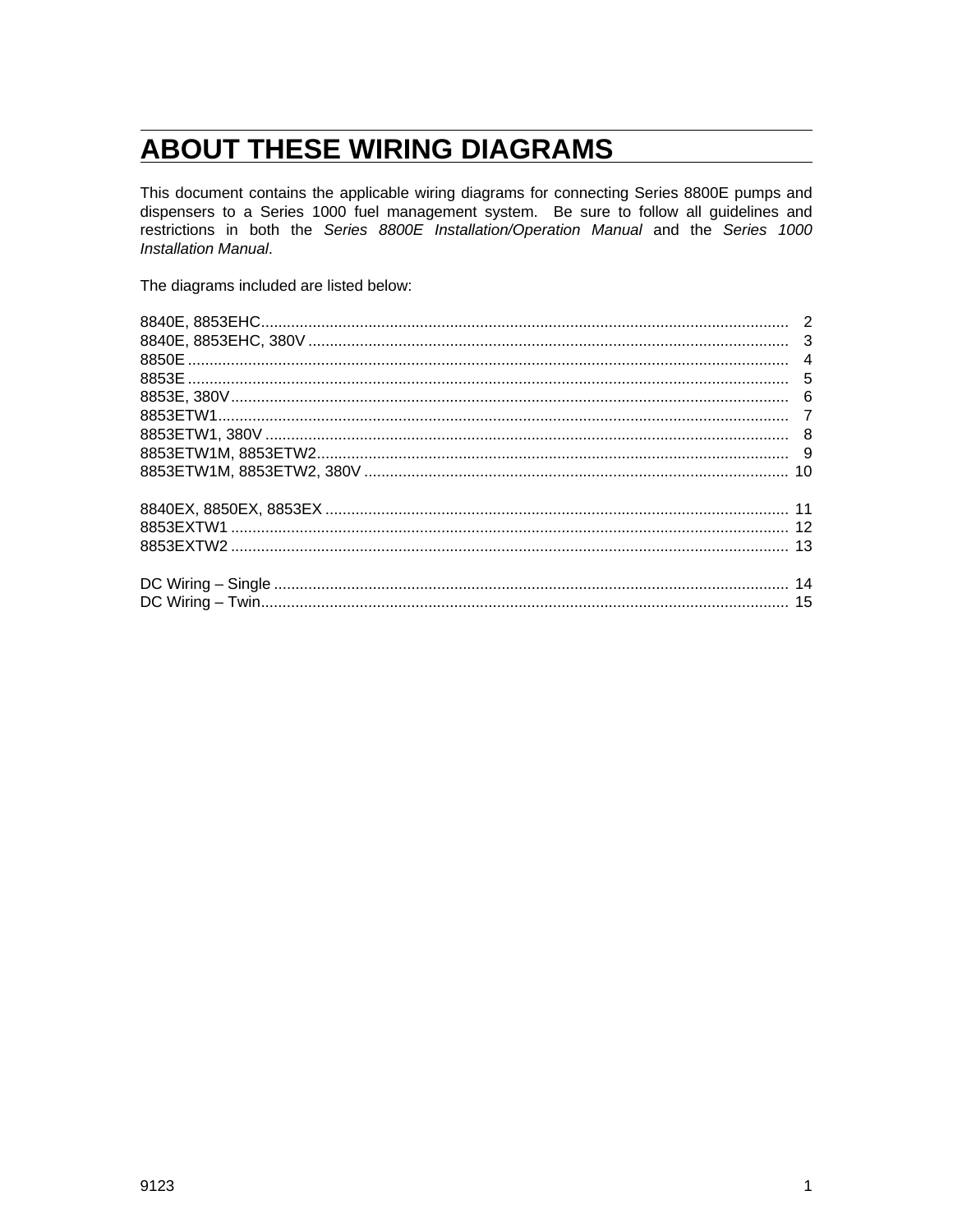## **Models: 8840E, 8853EHC**



NOTE: IF UNIT IS SET FOR 115 VAC, PUMP<br>MOTORS MUST BE WIRED FOR 230 VAC.<br>CONNECT NEUTRAL WIRE OF MOTORS TO<br>L2 OF 230 VAC FEED.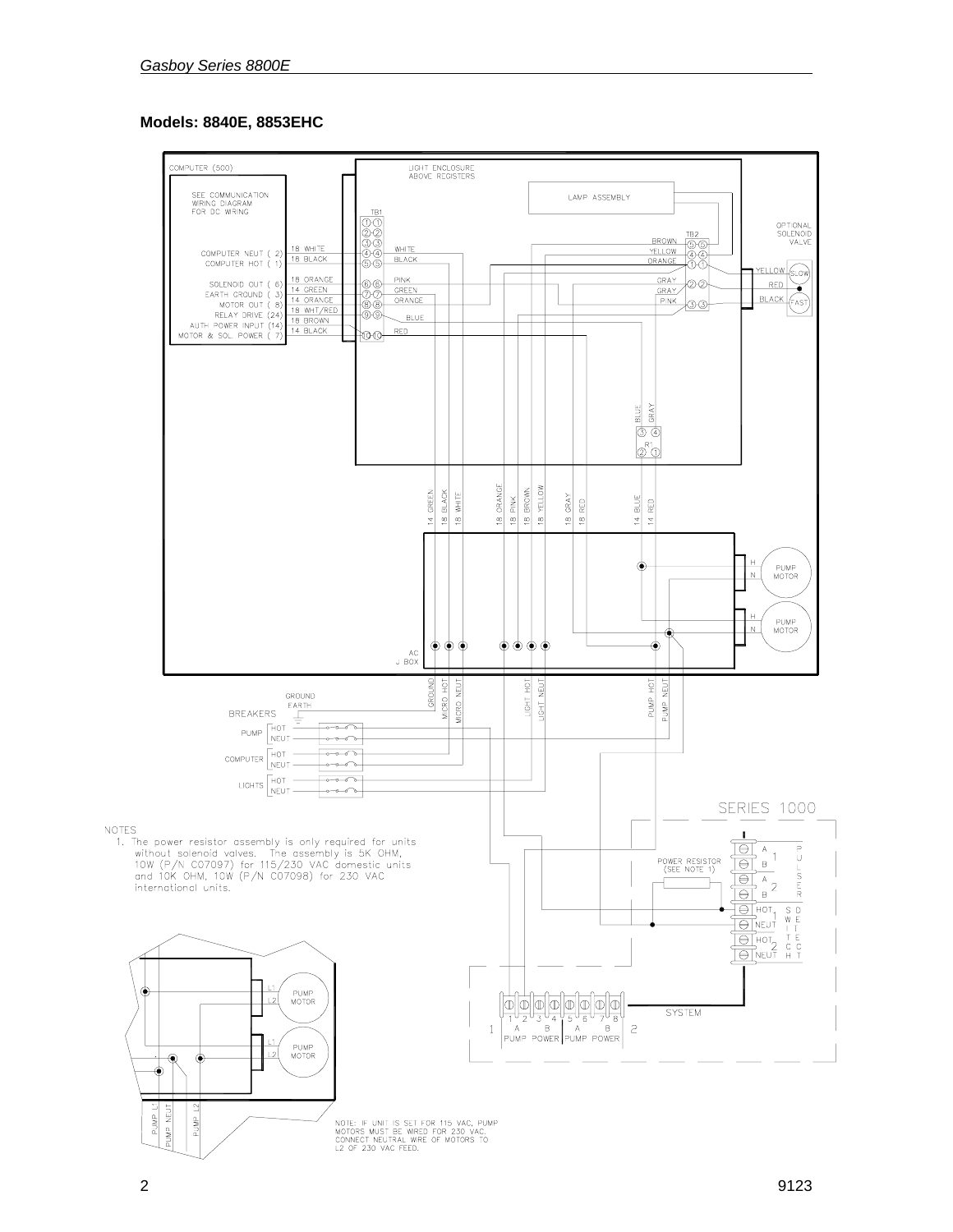#### **Models: 8840E 380V, 8853EHC 380V**

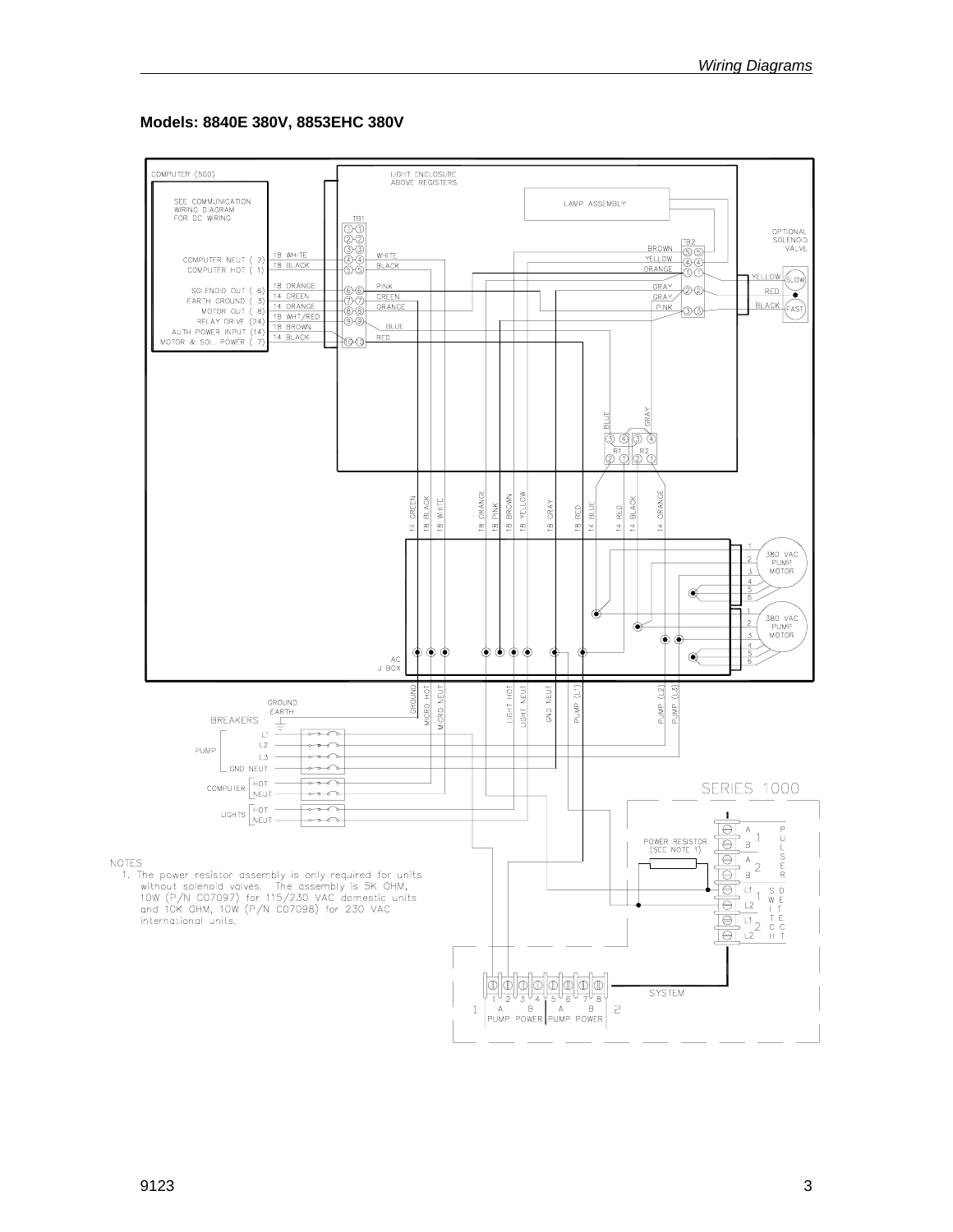#### **Models: 8850E**



 $4 \t\t 9123$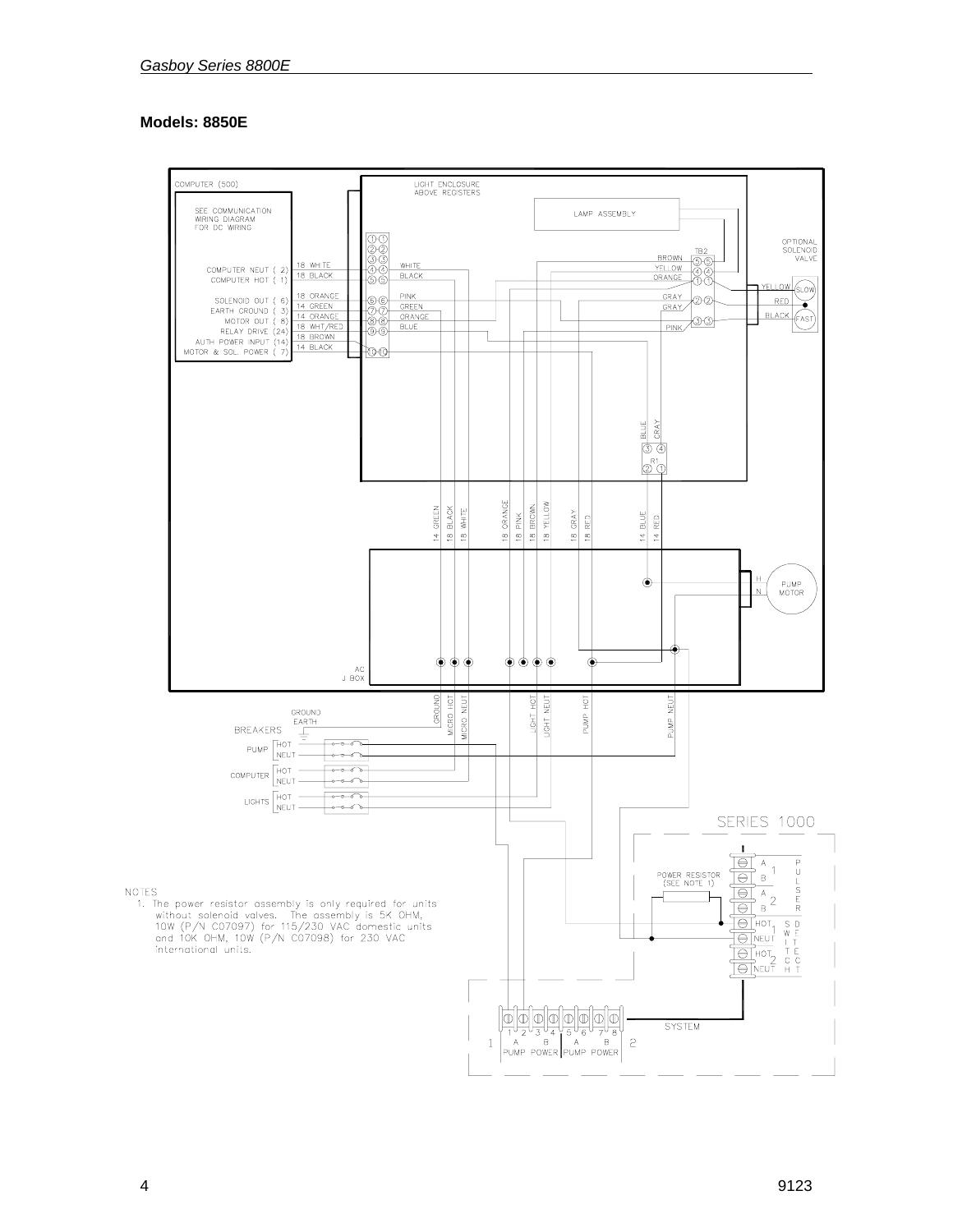#### Models: 8853E

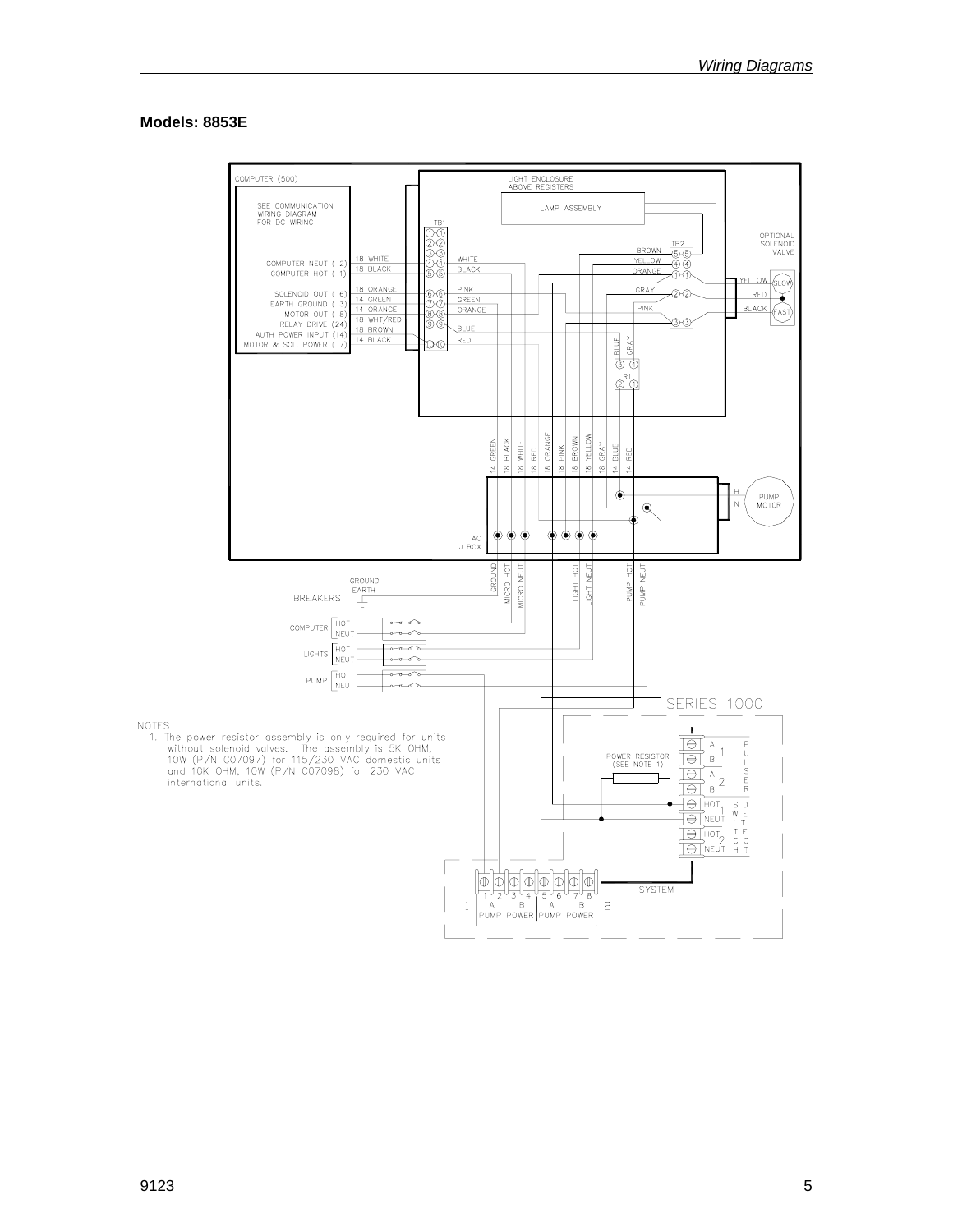#### **Models: 8853E 380V**

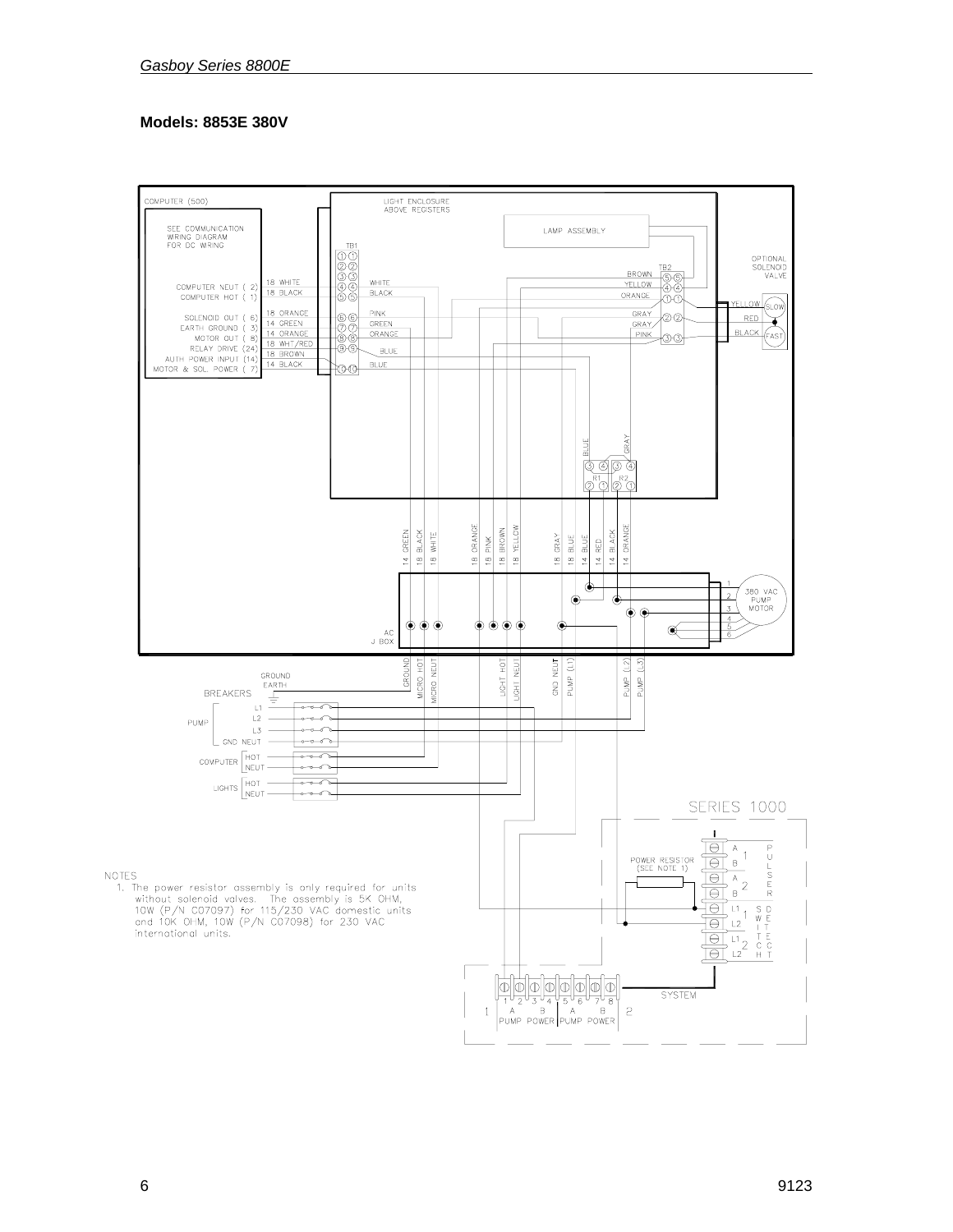#### Models: 8853ETW1

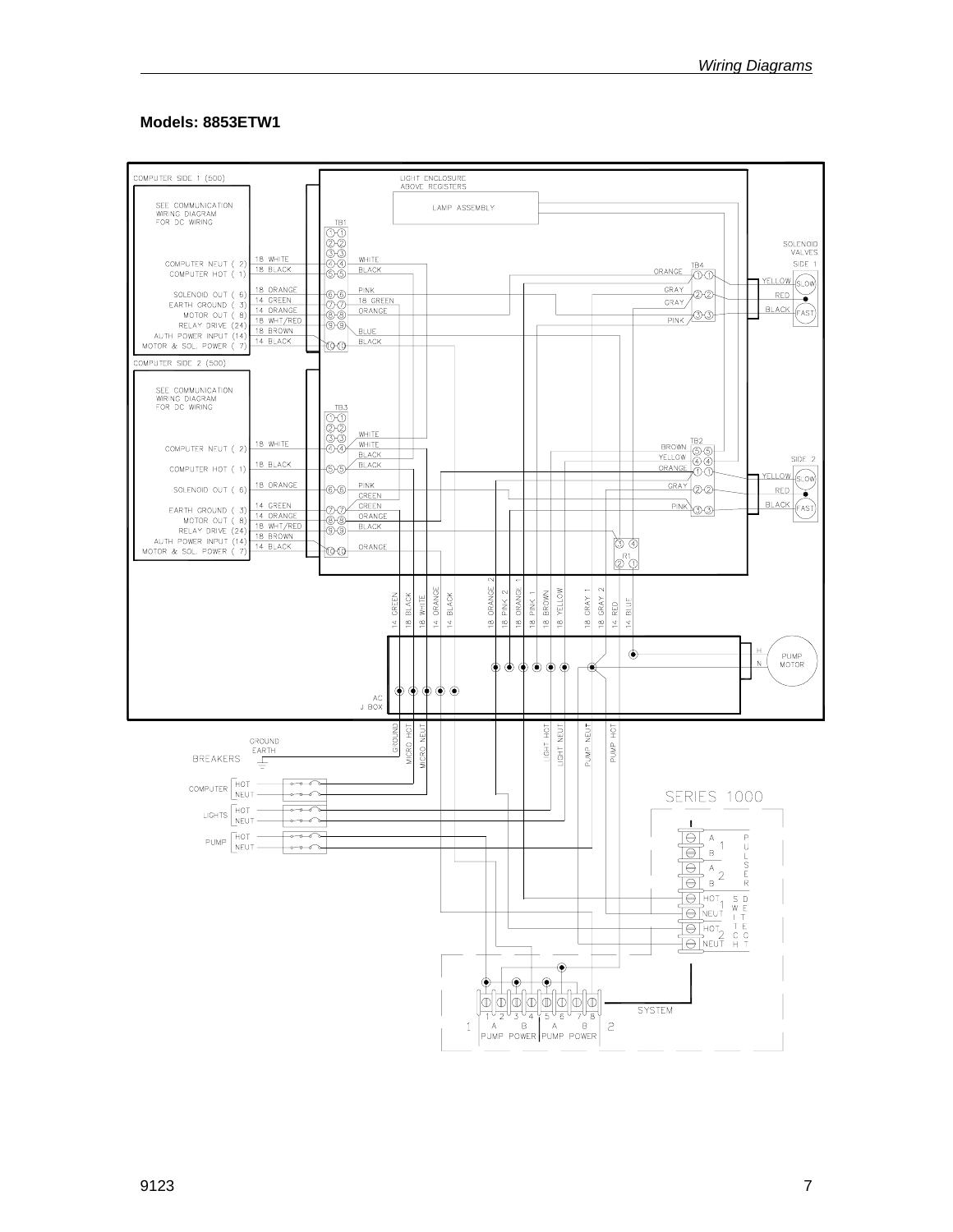## **Models: 8853ETW1 380V**

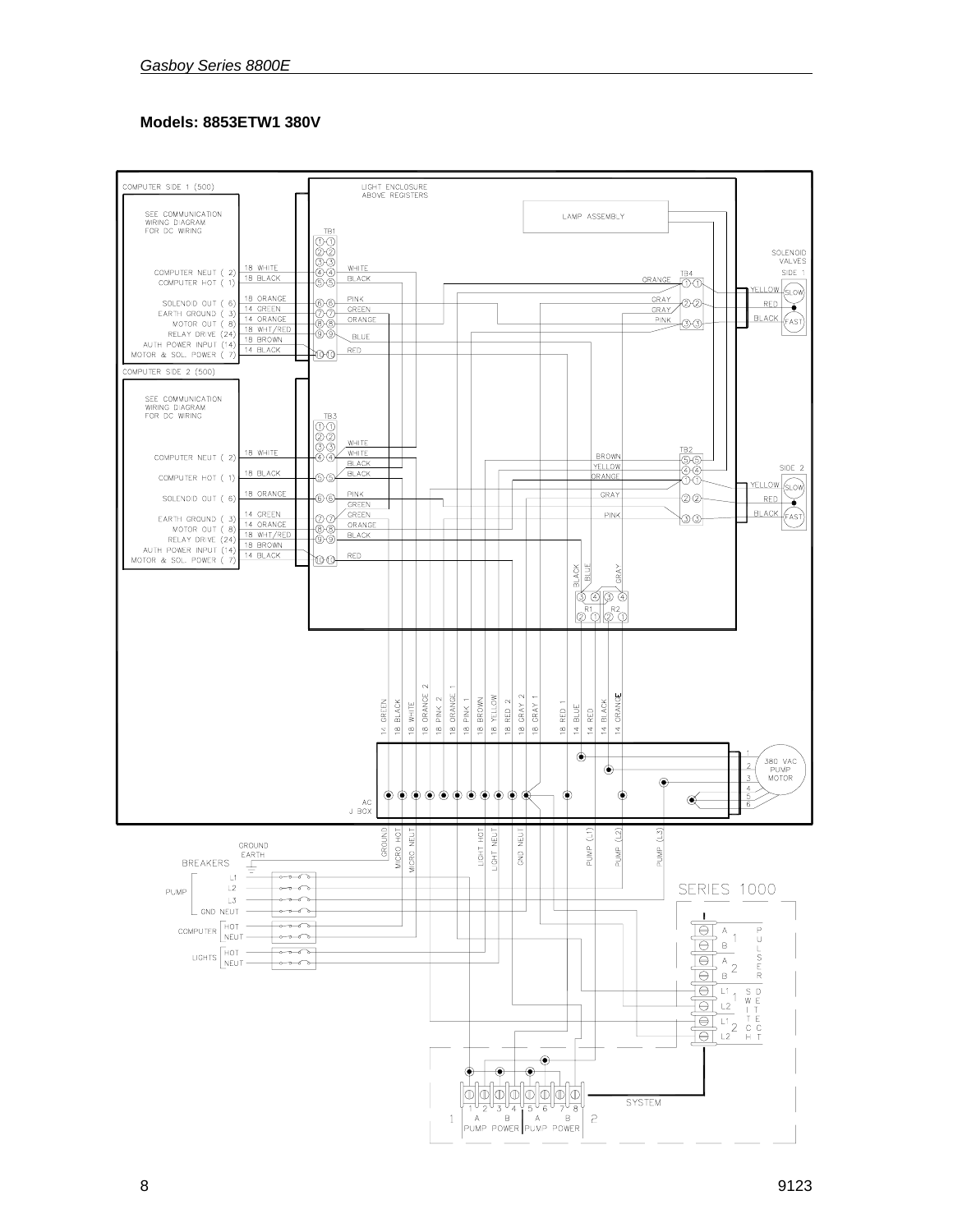#### **Models: 8853ETW1M, 8853ETW2**

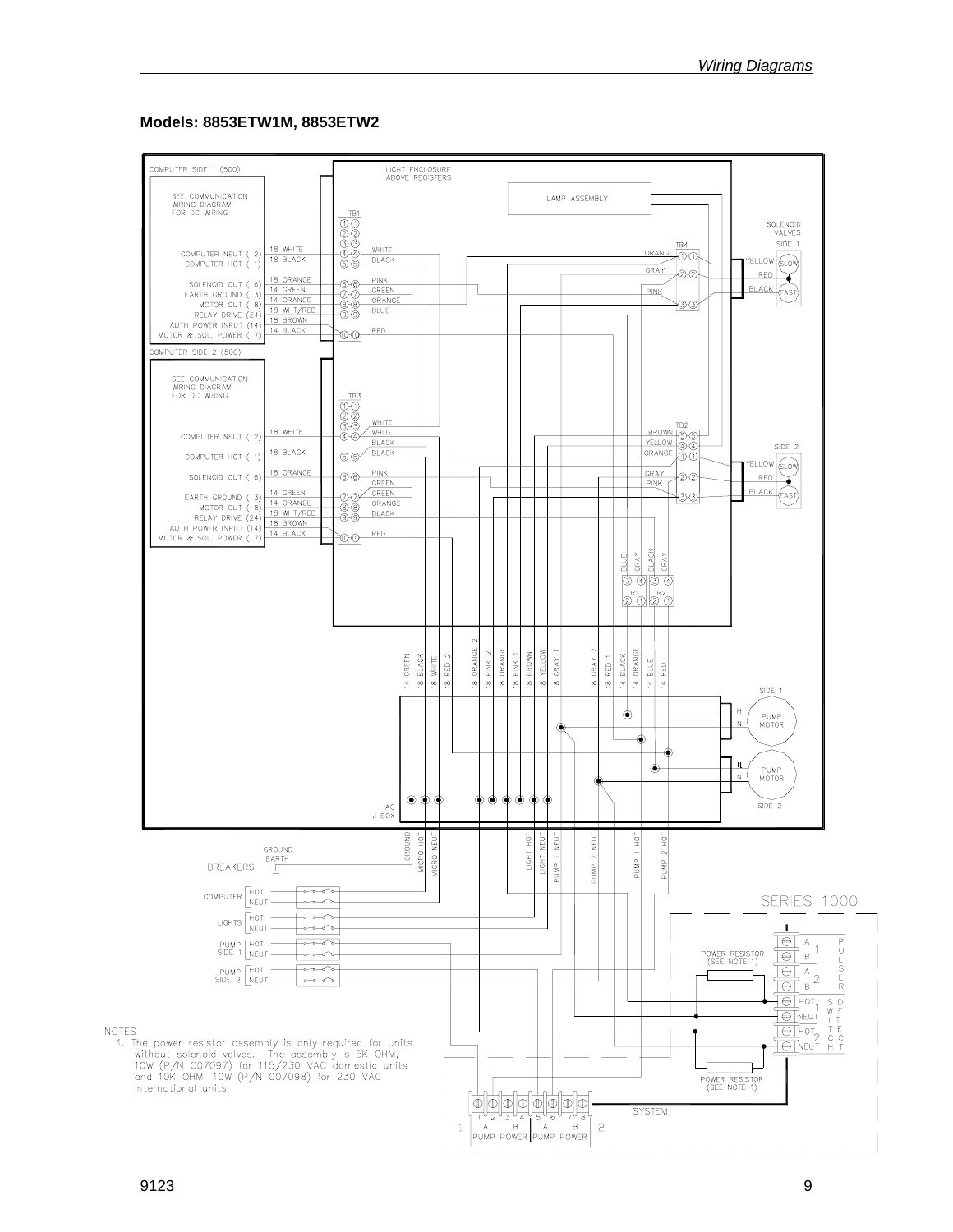

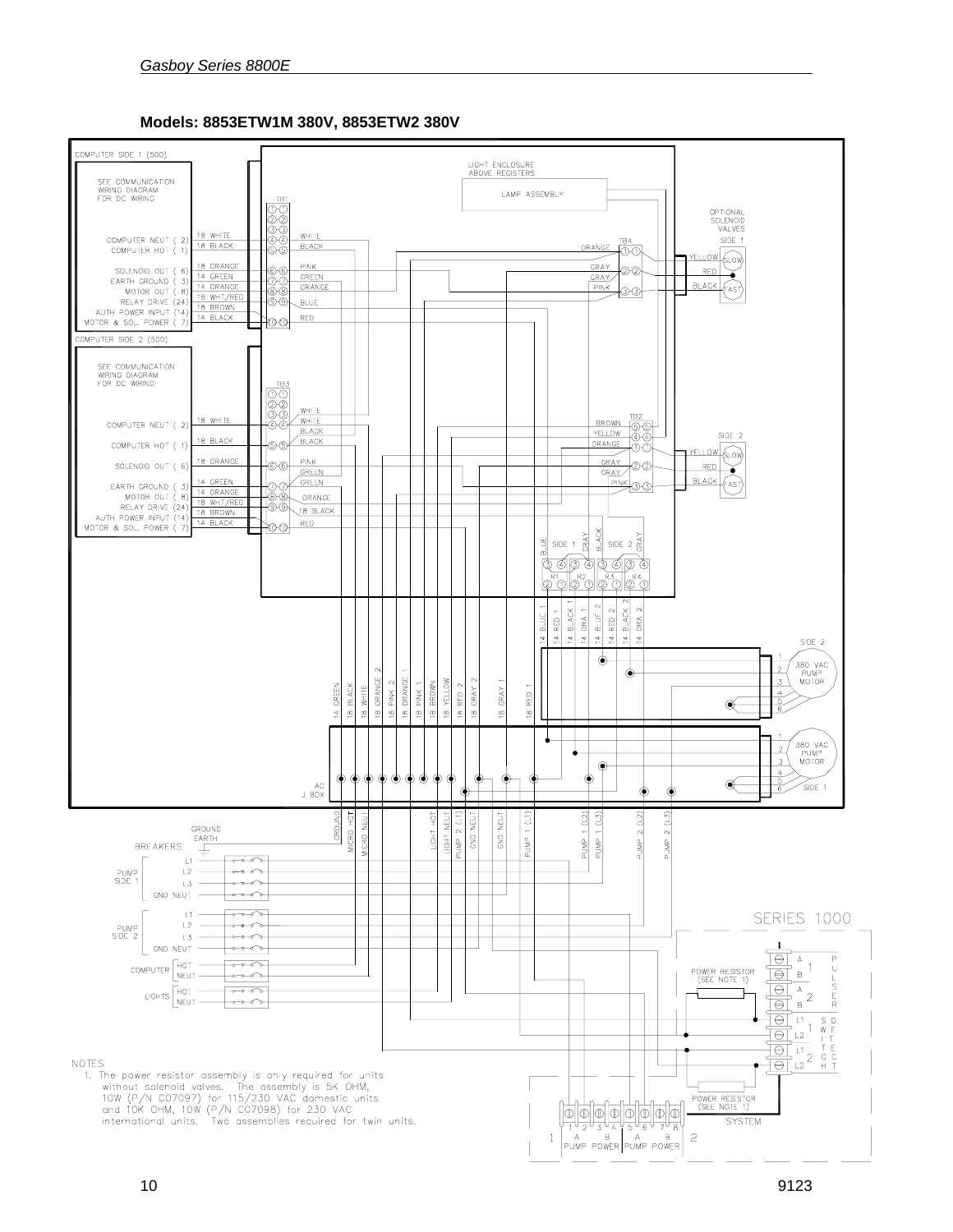#### **Models: 8840EX, 8850EX, 8853EX**

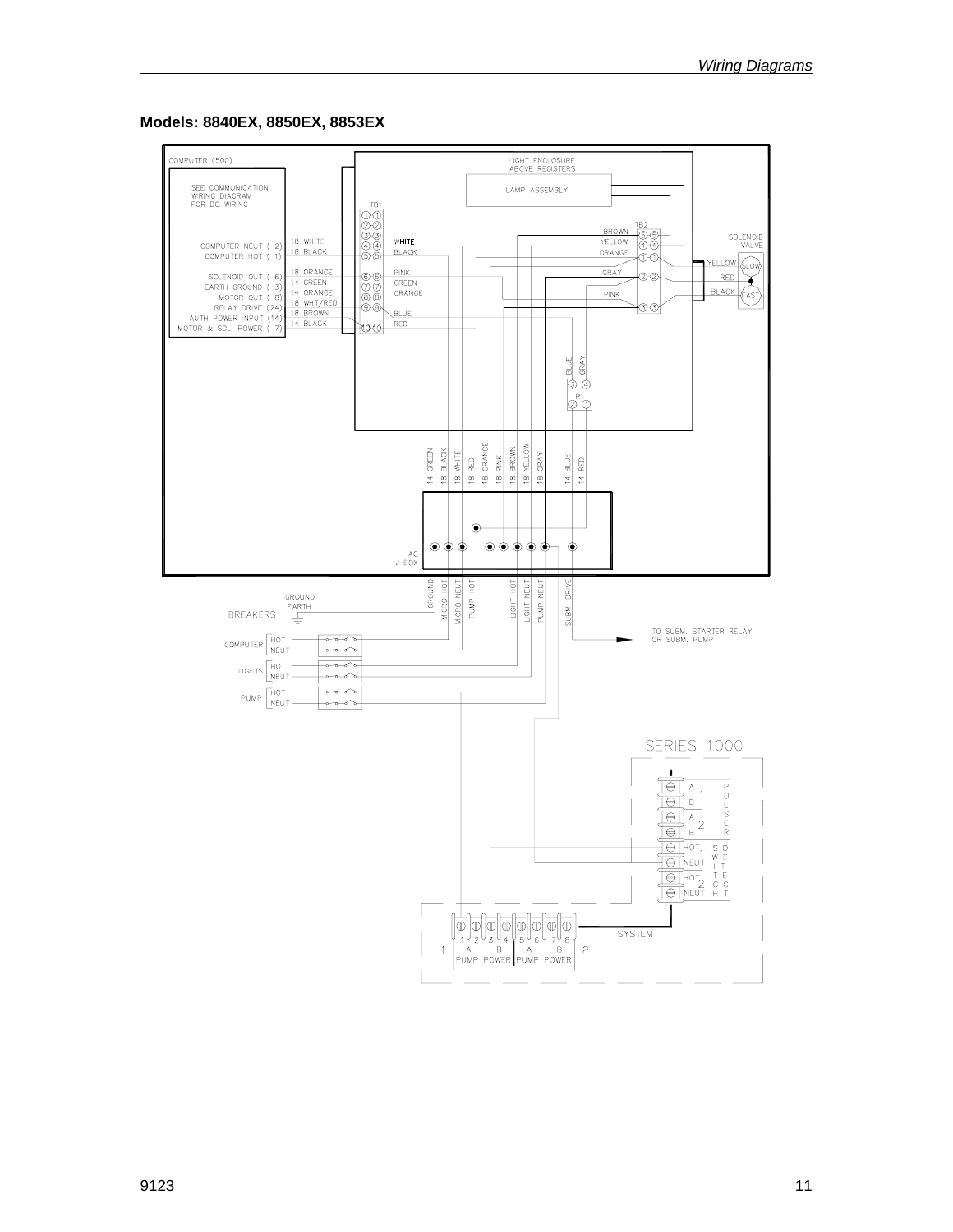#### Models: 8853EXTW1

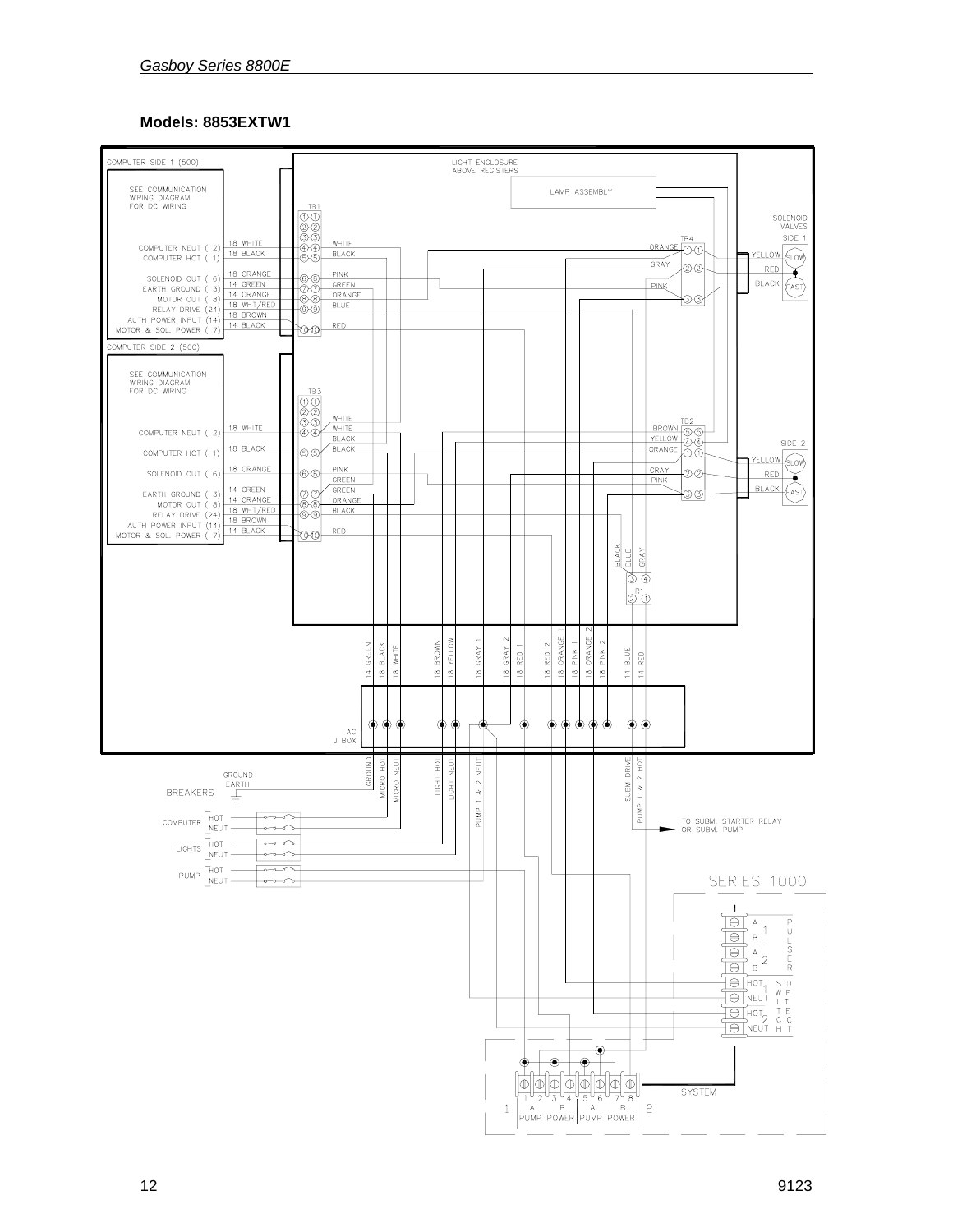## Models: 8853EXTW2

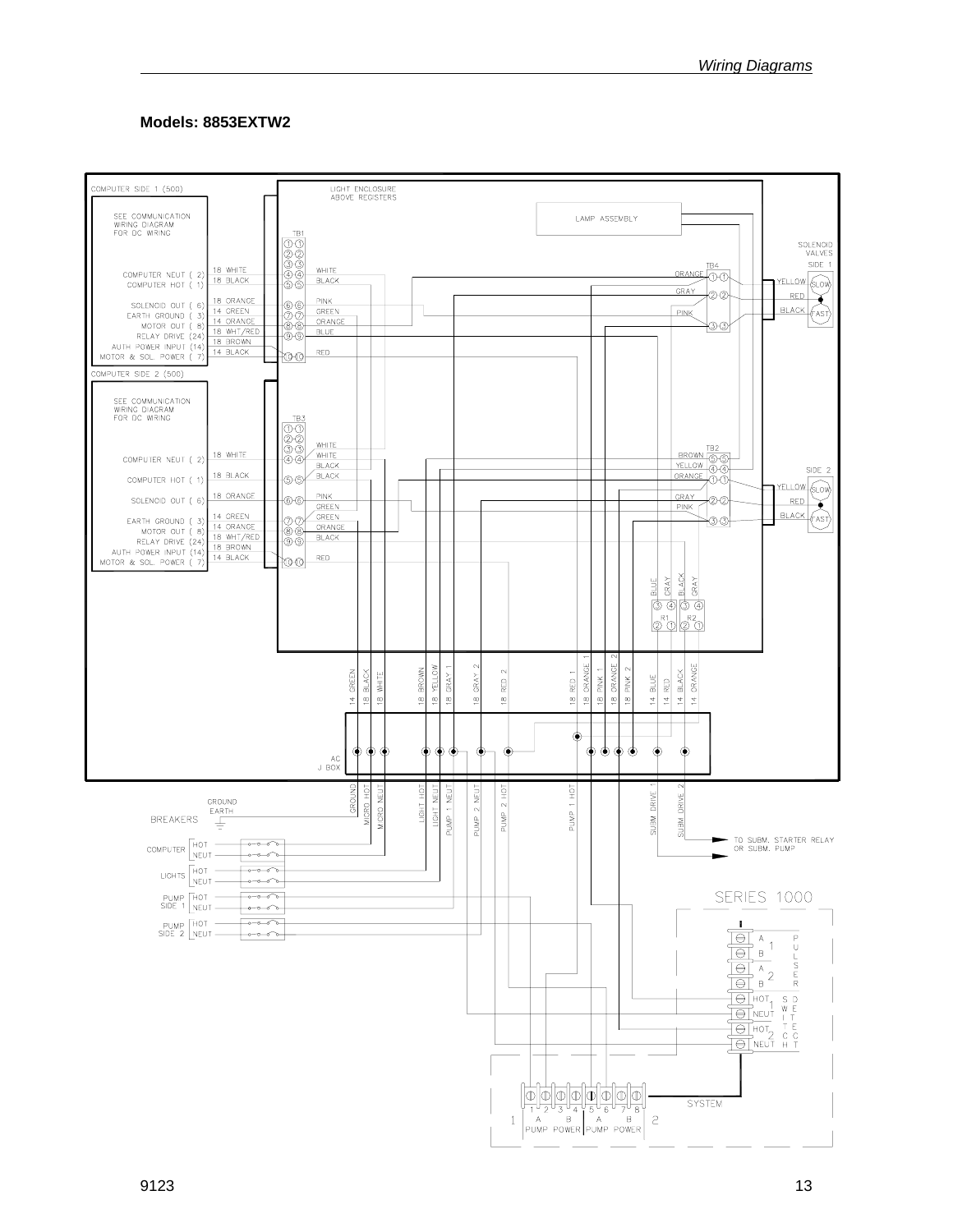## **DC Wiring - Single**

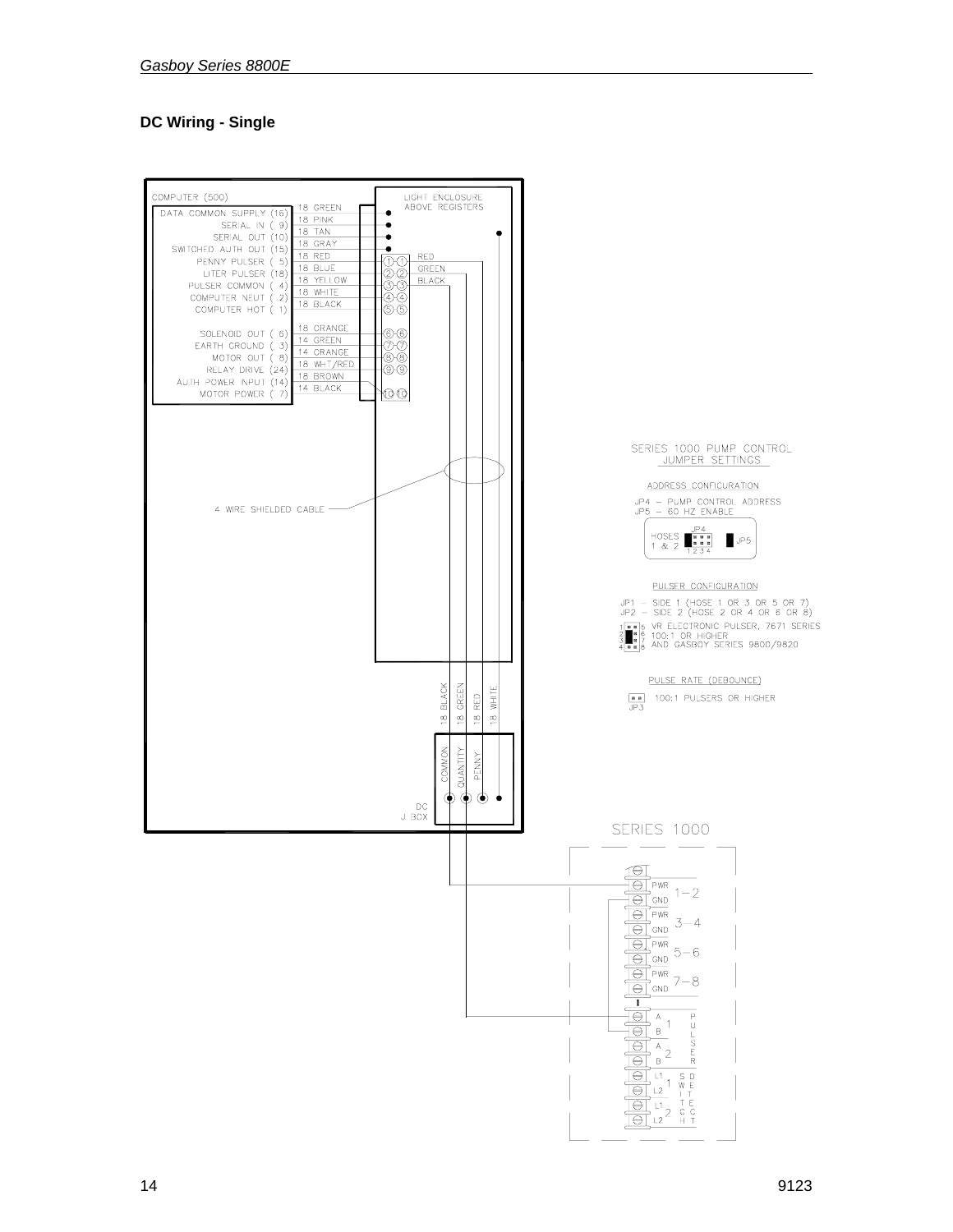#### **DC Wiring - Twin**